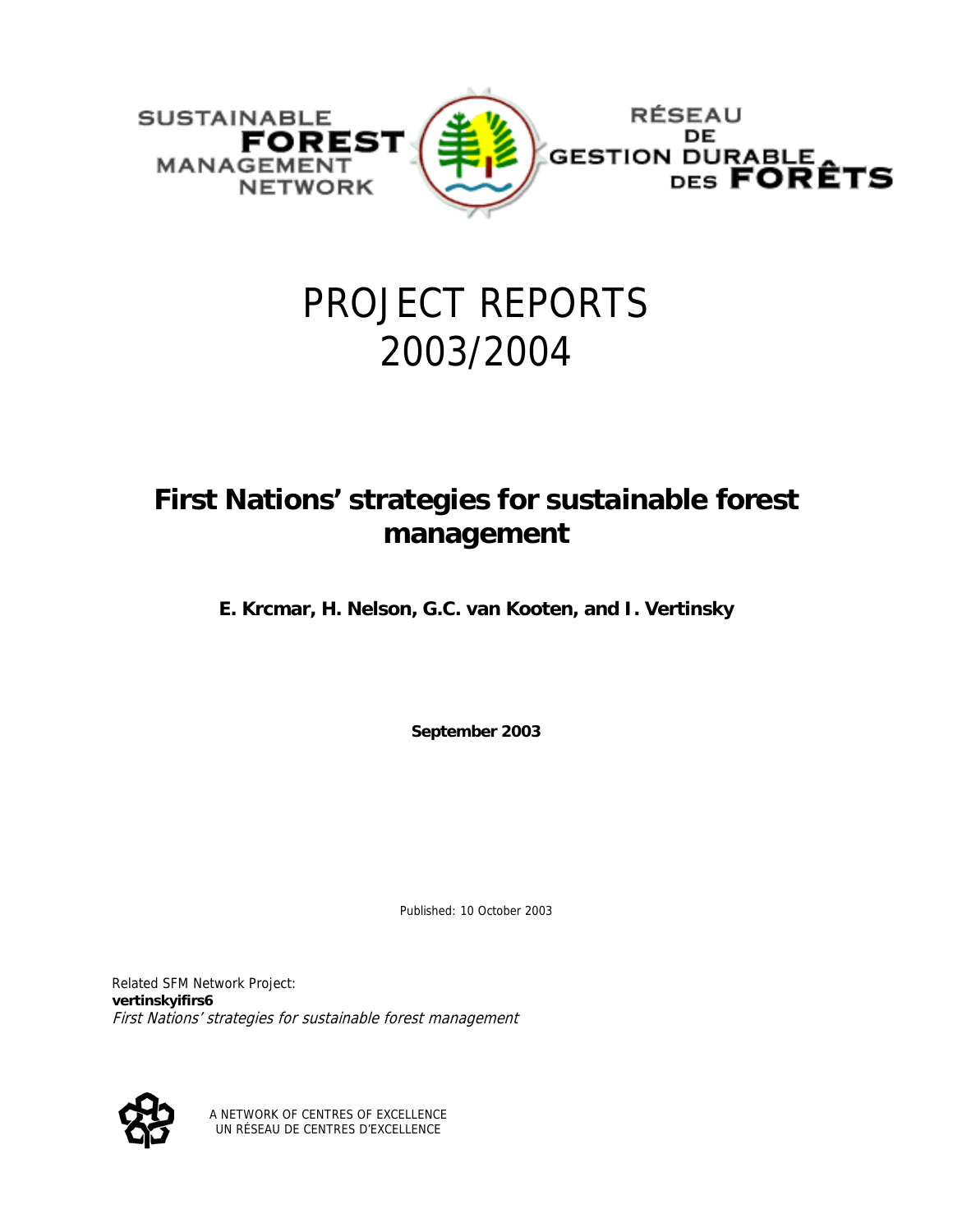### **First Nations' Strategies For Sustainable Forest Management**

 $\mathbf{E}.$  Kr $\mathbf{c}$ mar<sup>1</sup>, **H.** Nelson<sup>1</sup>, G.C. van Kooten<sup>2</sup> and I. Vertinsky<sup>1</sup>

<sup>1</sup>Forest Economics and Policy Analysis (FEPA) Research Unit University of British Columbia, Vancouver <sup>2</sup>Department of Economics, University of Victoria, Victoria

September 2003

#### **Abstract**

Many First Nations' communities in Canada suffer from a lack of economic opportunities. If First Nations are to meet the current needs of their communities, they must develop strategies for sustainable development that build upon their human capital and available natural capital. In this study, we explore whether the projected socio-economic needs of the Little Red River/Tall Cree First Nations (LRRTCN) can be met using the natural resources to which they have access. To answer this question, we employ a dynamic optimization model to assess the capacity of the available forest resources to provide for the anticipated future needs of the LRRTCN. Results for alternative management strategies indicate that decision-makers face significant tradeoffs in deciding an appropriate management strategy for the forestlands they control.

*Keywords:* boreal forest, First Nations, forest management, sustainability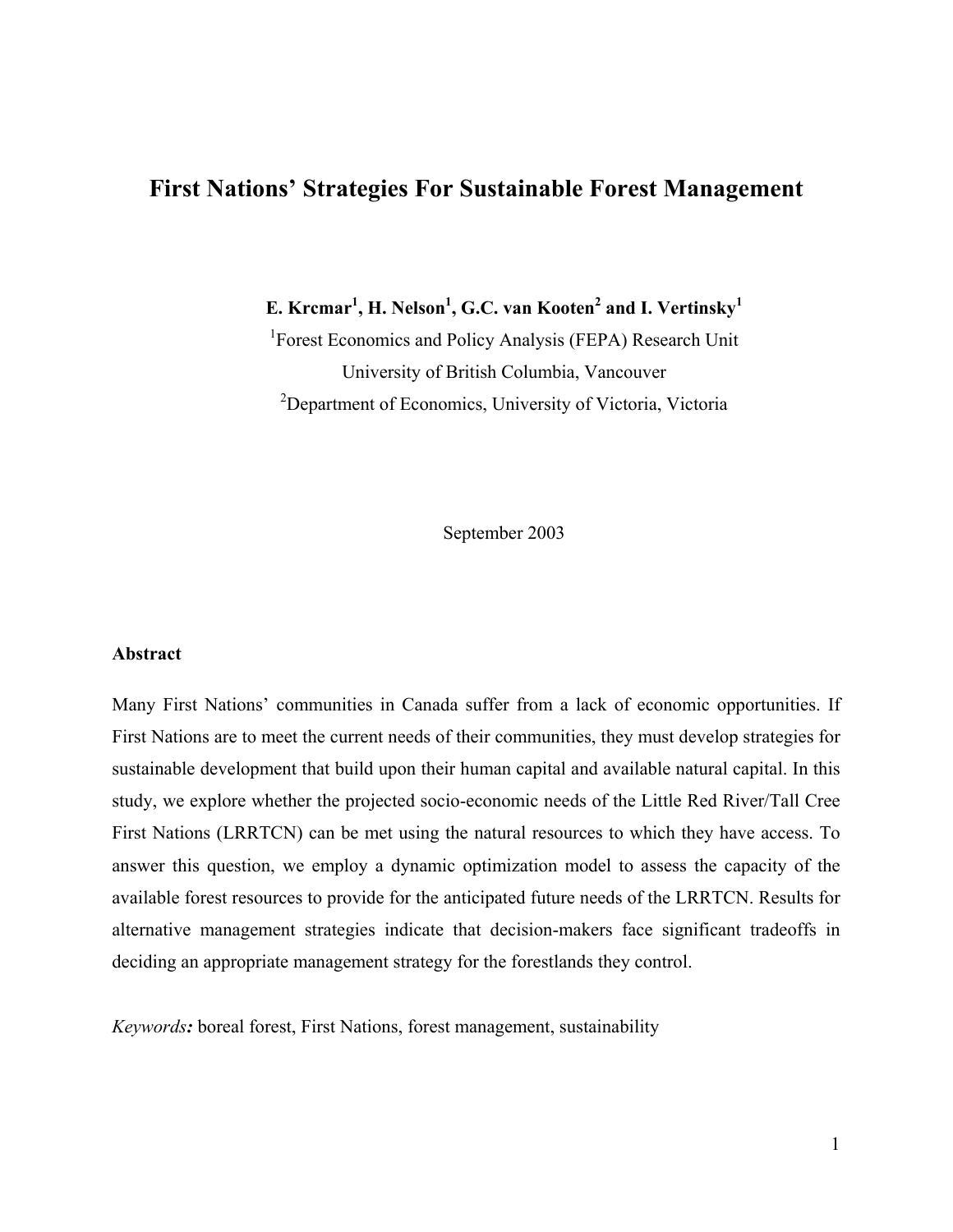#### **Introduction**

The Little Red River/Tall Cree First Nations (LRRTCN) are two, closely related peoples who have historically occupied portions of the lower Peace River watershed in northwestern Alberta, and used these lands to support their culture and livelihood. These First Nations look toward the forest to provide future benefits for their communities, including long-term employment opportunities for growing populations, paths toward sustainable economies, and a land base that enables them to pursue traditional and cultural activities. Forest resources are crucial elements in the community development strategies to achieve economic self-sufficiency. Like other First Nations, LRRTCN use a variety of strategies to pursue their forest management goals and objectives (Treseder and Krogman 1999). They have recently adopted a comanagement alternative for their forest lands and resources.

In 1995, the two First Nations signed a Cooperative Management Agreement (CMA) with the Alberta Provincial Government, and with Tolko Industries Ltd. (a private forest company) to develop and implement ecological management practices within a 35,000-km2 Special Management Area (SMA) situated within the lower Peace River watershed (Webb 1996). This management area is characterized by:  $(1)$  a 10,000-km<sup>2</sup> boreal sub-artic plateau, within which the two First Nations and the Province have created a  $6,000\text{-}km^2$  protected area, situated adjacent to the northwest quadrant of Wood Buffalo National Park; and (2) a 25,000 km<sup>2</sup> boreal forest landscape, bordering Wood Buffalo National Park on the west and south. The protected area will contribute to the maintenance of the First Nations' way of life, while the other area is meant to ensure sustainable economic development. Within this  $25,000$ -km<sup>2</sup> boreal forest landscape, the two First Nations hold forest tenures over eight Provincial forest management units (FMU). Five of them (F2, F3, F4, F5 and A9) are located to the south of the Lower Peace River, while F6, F7 and F10 are situated to the north of the Lower Peace River (Figure 1).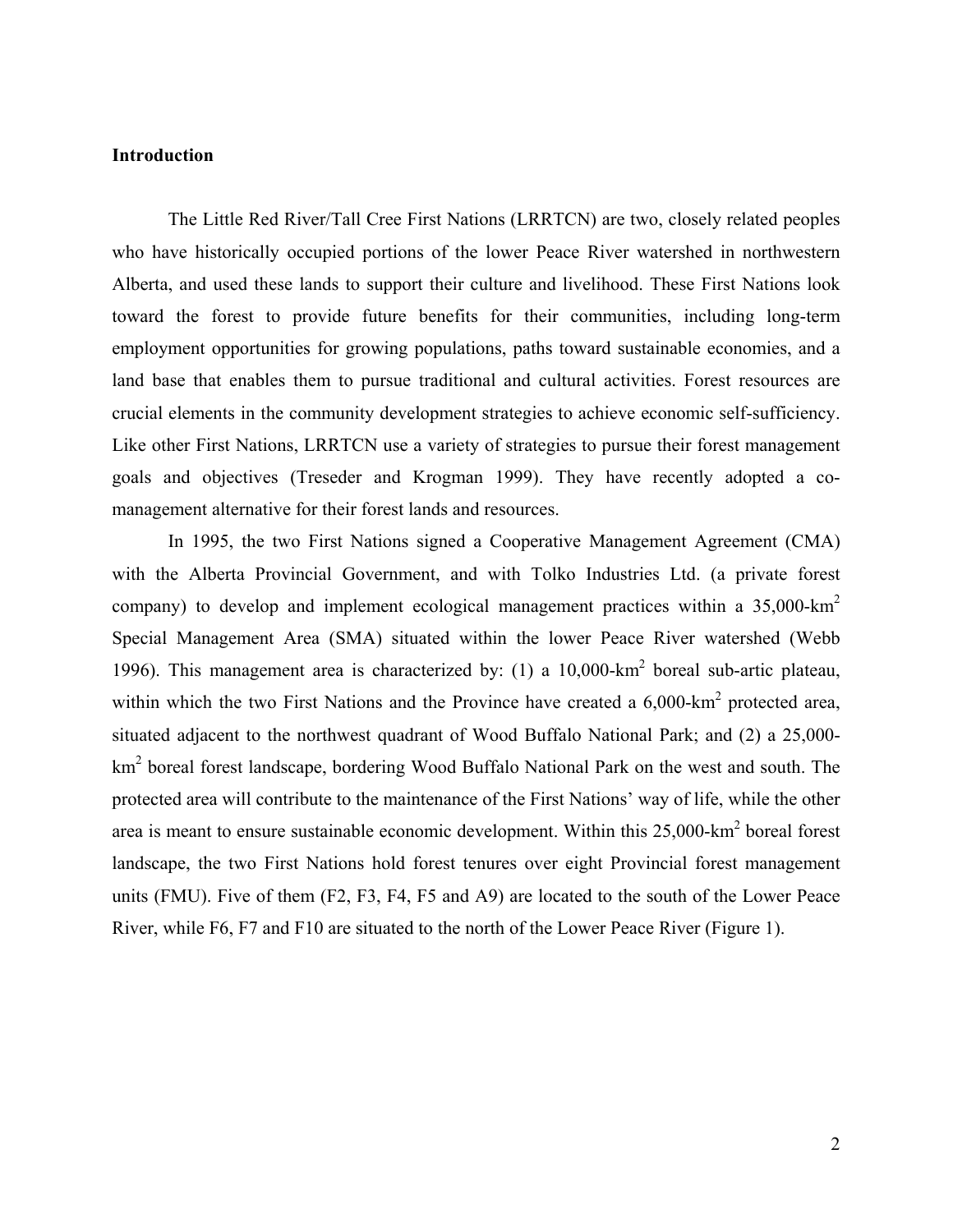

**Figure 1. Caribou-Lower Peace Special Management Area** 

The First Nations hold tenure through four separate holding companies: Little Red River Forestry Ltd., Little Red River Askee Ltd., Tipemso (Tallcree), and Netaskinan (Tallcree). The 1995 cooperative management agreement established a commitment between the First Nations and Tolko Industries Ltd. for the joint planning and management of forestry operations within six FMUs (F2, F3, F4, F5, F6 and F7). The agreement includes a long-term commitment to supply coniferous timber from FMUs F2, F5 and F7 to the Tolko lumber mill in High Level, and an agreement for the partners to collaborate on the development of forestry management plans. In addition to the agreements with Tolko Industries Ltd., there is a recent volume agreement between LRRTCN and Footner Forest Products Ltd. to supply deciduous fiber to a new oriented strand board (OSB) mill, a joint venture between Ainsworth and Grant Forest Products. The Tolko mill consumes about 1 million cubic meters of softwood timber annually, while the OSB plant produces 1 billion square feet annually from 1.2 million cubic meters of aspen (Kryzanowksi 2001).

The First Nations' volume supply agreements include a clause that allows the diversion of up to 30% of the supply to support a First Nations' mill venture should the opportunity arise. In their plans for sustainable economic development, First Nations' communities have a particular interest in the management of FMUs F3, F4, F6 and A9 (which are not included in the commitment to Tolko). These units make up almost half of the entire area and have not yet been committed for the long term. The Little Red River Nation holds tenure in FMUs F3, F4 and F6,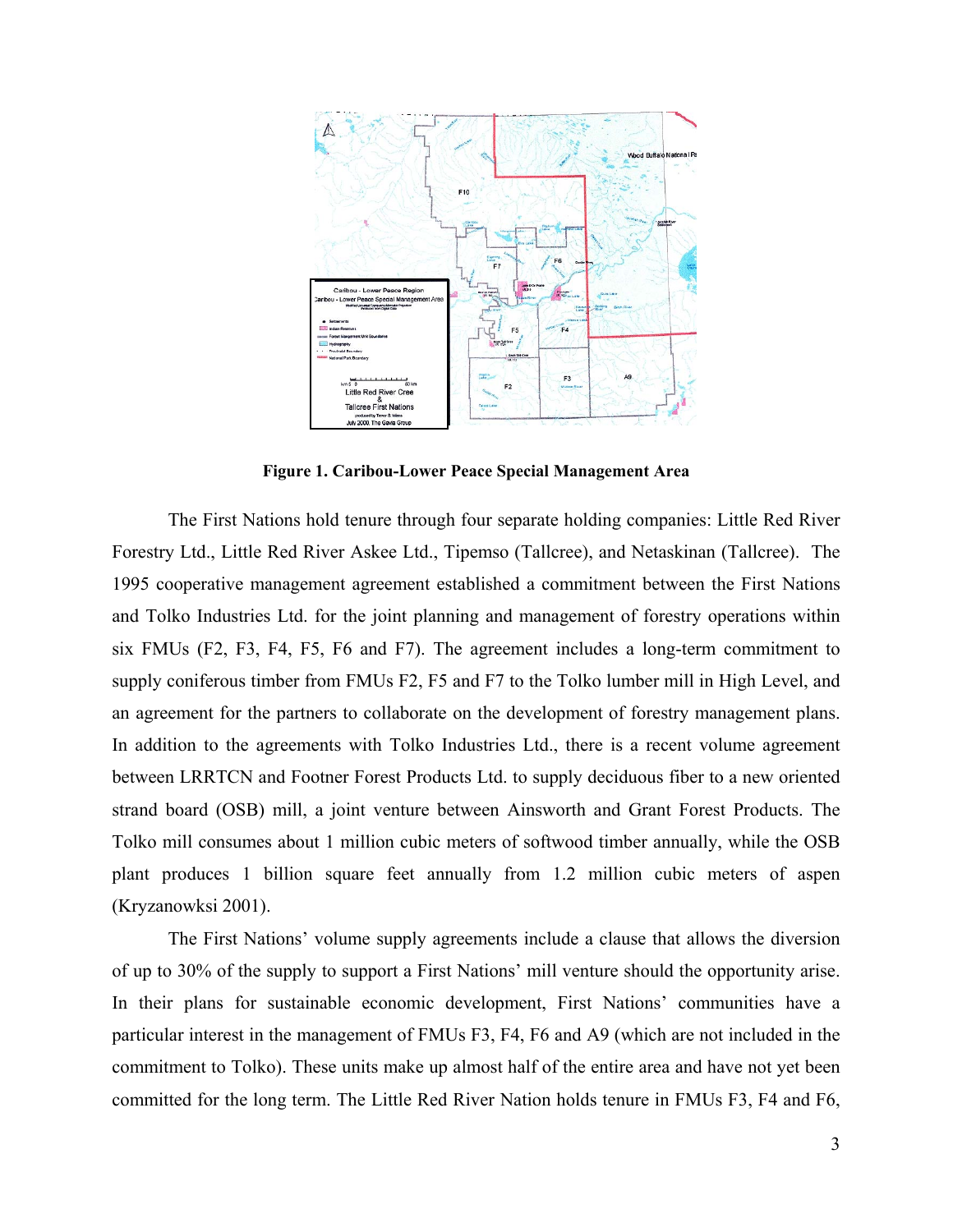while the Tall Cree Nation holds tenure in A9. Our analysis focuses on F3, F4 and F6 management units (now amalgamated into FMU F23) for which comprehensive timber resource information is available (Figure 2). The LRRTCN have an equally important interest in the nontimber values of forests in the region, but this interest is beyond the scope of the current study.

#### **Study Objectives**

The forest resources available to the communities provide potential sources of economic activity within the context of other larger objectives. The Little Red/Tall Cree First Nations have identified what they would like to see in terms of the utilization of forest resources in their traditional area, which requires a balancing of social, environmental and economic needs. The specific objectives include: generating paths for economic self-sufficiency, providing employment opportunities, and protecting environmental amenities and non-timber values. The challenge is to develop a forest management plan that achieves economic, environmental and social sustainability given the available forest resources currently under LRRTCN control.



**Figure 2. The study area F23 that combines the former F3, F4 and F6 forest management units** 

The overall goal of this study is to examine the potential for sustainable forest management on the above forest tenures. We investigate possible management strategies that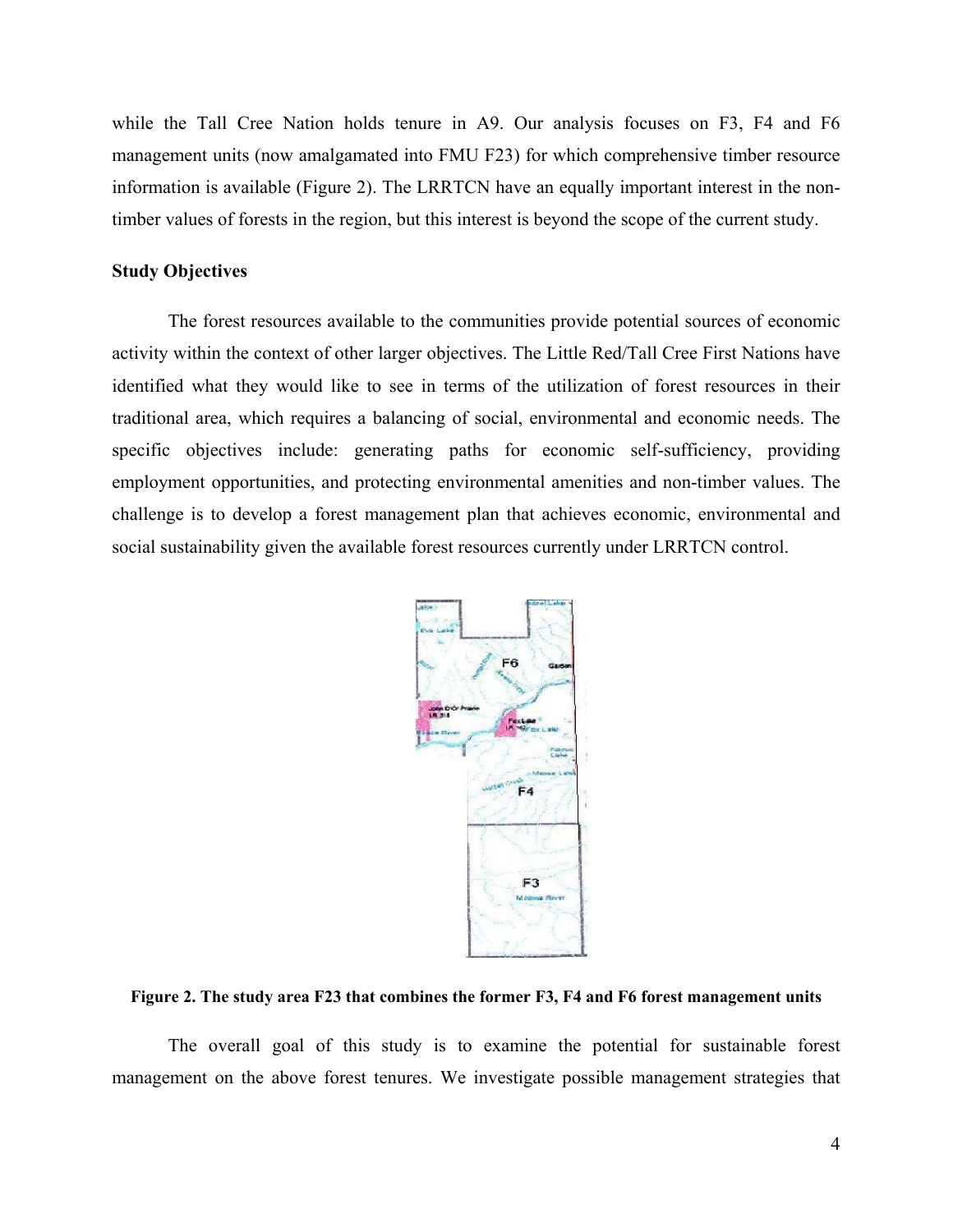could be used to establish recommendations for resource-use strategies that are compatible with the livelihood and traditional-use interests of the First Nations' people. The specific research objectives are to:

- (a) Develop models to assess the capacity of the forestland base to provide for the needs of the LRRTCN under various land uses and alternative management practices;
- (b) Develop a process to help other First Nations elaborate and evaluate sustainable forest management strategies; and
- (c) Recommend resource use strategies that are compatible with sustainable development and traditional use of the area by LRRTCN.

#### **Inventory**

Timberline Forest Inventory Consultants Ltd. determined the net land base currently available for timber harvesting within the F23 management unit. Determination of the net harvesting land base is founded on the current Alberta Timber Harvest Planning and Operating Ground Rules and applicable land-base exclusions (Timberline 2001a). The forest inventory was determined from the approved Alberta Vegetation Inventory (AVI version 2.1).

To incorporate First Nations' requirements for forest management that is compatible with traditional land use and values, particular types of forestland are excluded from the harvest land base. The land-base exclusions consist of three major types: forest where timber harvest is prohibited, inoperable or isolated stands, and exclusions based on operating ground rules. By excluding such forest, we ensure that forest areas incompatible with commercial timber management are removed from the timber harvesting land base. Further, harvesting is prohibited on the following areas: First Nation reserves, protected areas, cultural areas, and special places and natural areas. The LRRTCN also acknowledge the need to integrate wildlife values related to woodland caribou, wood bison and trumpeter swan into the forest management planning process. As a part of defining the harvesting land base, the wildlife habitat areas have been excluded.

The timber harvesting land base covers 384,603 ha or 39% of the F23 area, divided into 15 classes (Timberline 2001a). Yield data for the 15 classes are used as model inputs (Timberline 2001b). The age class distribution of the starting inventory is shown in Figure 3. This represents the land base available for timber harvesting in 2000. A feature of the starting inventory is the large area of both coniferous and deciduous forest in the 60- to 90-year age classes (63.4% of the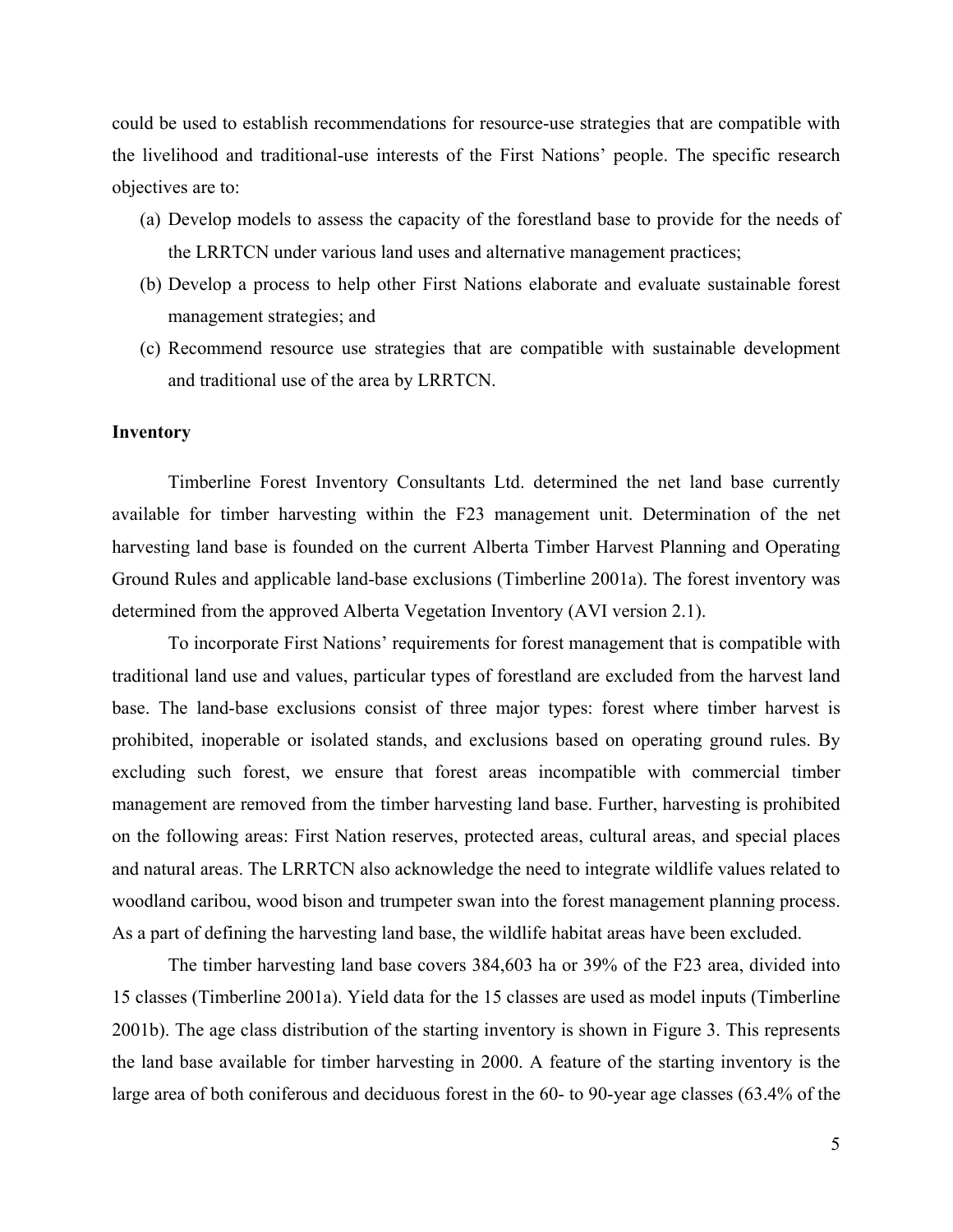harvesting land base). This spike in the age class distribution is characteristic of previous disturbance regimes. About 11% of the merchantable land base is in the early regeneration stage (the 10-year age class), with this high proportion attributable to the 1998 Mikkwa fire. Compared to the proportion of coniferous stands in the early regeneration stage (14.3%), a lower proportion of deciduous stands (6.7%) is in the early regeneration stage; this suggests that deciduous stands are less susceptible to fire. On the other hand, the lower proportions of deciduous stands in the higher age classes likely reflects the fact that deciduous trees reach maturity and decay sooner than coniferous species, which also contributes to lower fire incidence.



**Figure 3. Age distribution (10-year intervals) of the initial inventory as a percent (%) of the harvest land base, by forest type** 

#### **Current Management Regime**

Alberta Environment has proposed a management strategy for the Caribou-Lower Peace SMA that divides the region into three zones:

- 1. Area protected from development and commercial timber operations.
- 2. Area allocated to extensive forest management that will allow multiple uses, implying commercial forestry activities at a sustainable level along with non-timber uses of the forest.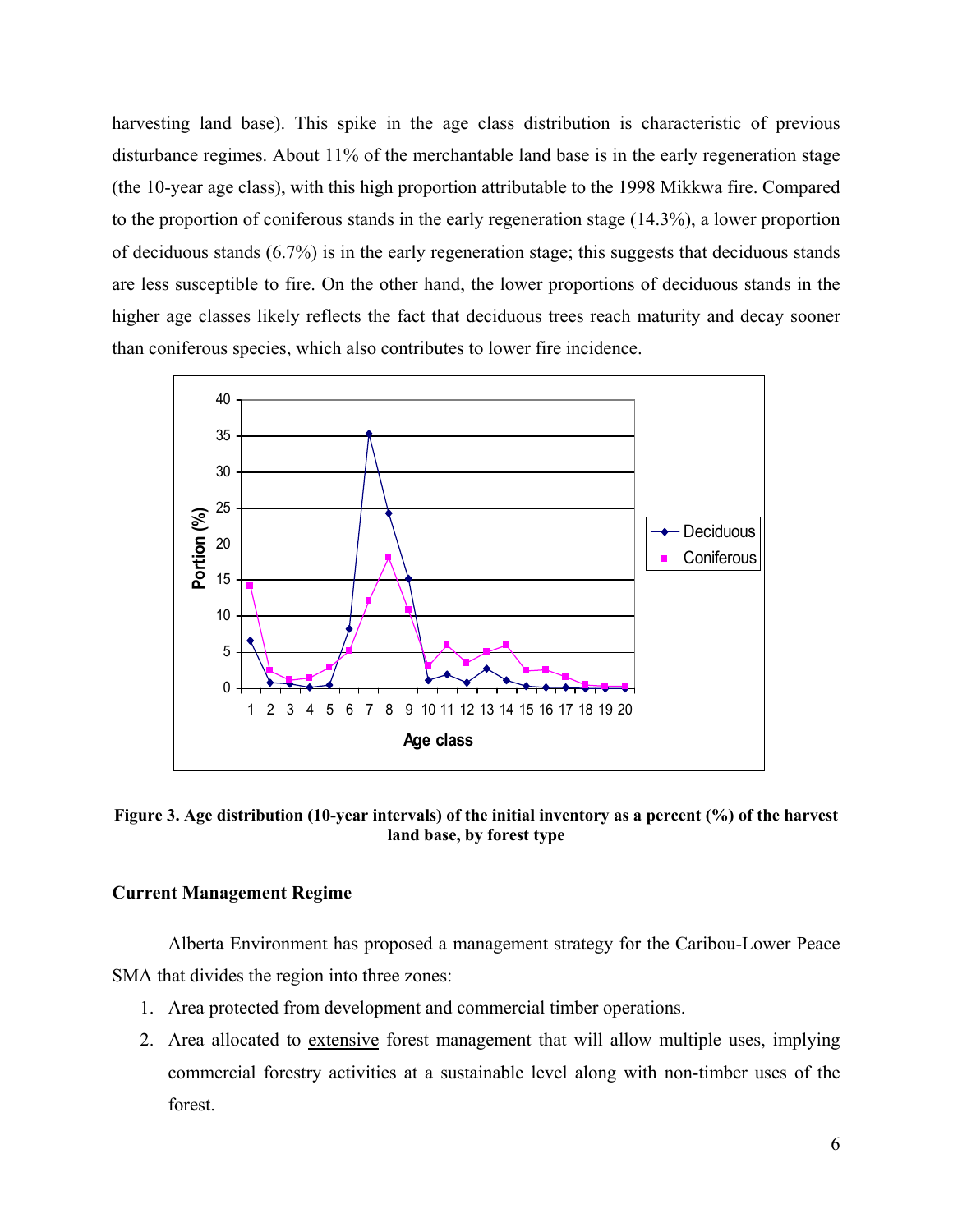3. Area dedicated to intensive forest management. This does not mean that other activities will be excluded, but only that these are of secondary importance compared with the production of commercial timber.

About  $6,000 \text{ km}^2$  have already been allocated to protection. First Nations within the region have advocated for extensive forest management to maintain ecosystem integrity, allow for traditional uses of forestland, and permit some mix of industrial and recreational activities within the limits of sustainability. The LRRTCN have also stated that agricultural activities (cultivation and grazing) and intensive forest management are inappropriate in this region (Webb 2000). The only aspect of intensive forest management that First Nations appear willing to accept is forest plantations on marginal agricultural land outside of the study area.

#### **Methodology**

Data derived from the harvesting land base determination are used as inputs in the current modeling exercise. The focus here is on the use of timber resources to support industrial operations as a basis for economic sustainability of local communities. In order to achieve this objective, we developed models for long-term strategic forest planning and analyses. A multiperiod, linear programming model has been developed and is used to determine harvest schedules that maximize cumulative harvest volume and discounted stumpage revenue over the 200-year period 2000 to 2200. The 200-year planning horizon is divided into twenty 10-year periods. Since we employ a dynamic optimization model, it takes into account the effect of today's (or any period's) management decisions on the future state of the forest and future management options.

Current timber supply analyses and, consequently, timber rights in terms of annual allowable cut (AAC) for First Nations and forest companies are usually based on sustained-yield management. Important changes occur in forestry as sustained-yield management is replaced by sustainable forest management.

We investigate scenarios that differ by the objective function and by constraints. The mathematical optimization model is used to calculate the flow of timber harvest over time and cumulative discounted stumpage revenue as a means to estimate the revenues and employment opportunities open to the First Nations and the ability to meet their needs.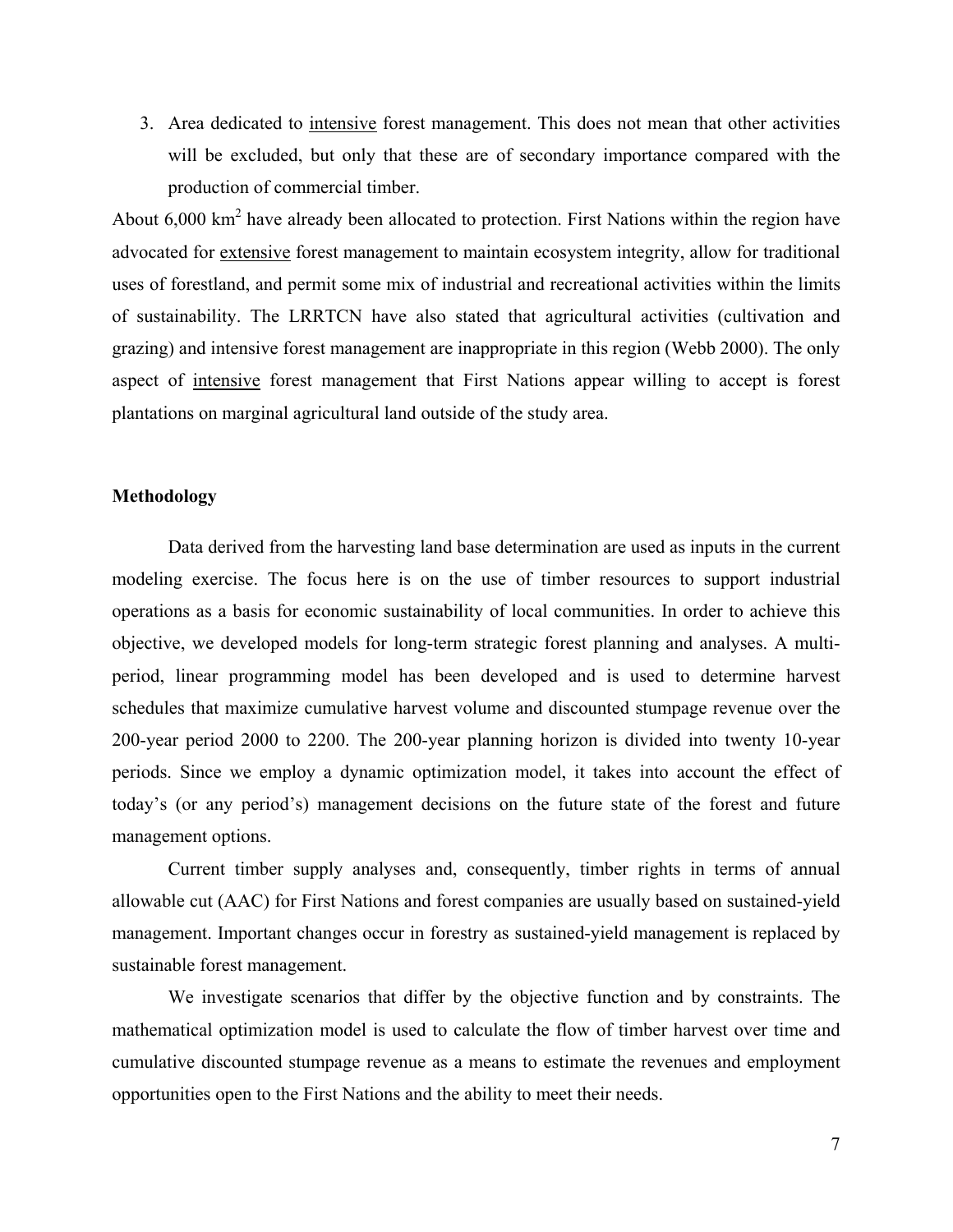Using the model, two alternative objectives are considered: maximizing the cumulative harvest volume over the planning horizon, or the cumulative discounted stumpage revenue from timber harvests over the planning horizon. Maximization of cumulative volume addresses concerns related to adequate timber supply for the mills and, thereby, provision of employment opportunities in timber harvest operations. The stumpage revenue objective addresses the revenue concerns of First Nations, with higher revenues a potential driver of future development and economic diversification.

To develop the stumpage revenue objective function, we used historical data to estimate potential future prices of softwood lumber and OSB, the two principal products currently manufactured from timber harvested under license. We used annual SPF 2x4 lumber and OSB prices for Western Canada (in Canadian dollars) as reported by Random Lengths (Random Lengths 2003), and deflated them using the CPI. These prices are the same as those used by the Alberta Government in their stumpage calculations (Alberta Government 2003b). We used time series analysis to investigate the time trend of softwood lumber and OSB prices; for both sets of prices, we could not reject the hypothesis that prices were stationary, exhibiting no trend. Thus, we employed a constant price for both lumber and OSB in determining stumpage rates. The lumber and OSB prices were converted back into nominal prices to estimate the current stumpage following Alberta guidelines (Alberta Government 2003a), and then deflated back to real terms. This methodology resulted in estimated stumpage rates of \$8.52 per cubic meter for coniferous wood for lumber production and \$0.50 per cubic meter for deciduous OSB. A 5% rate of discount was used to calculate the present value of stumpage revenue.

Constraints were imposed on both the harvest volume flow and the ending inventory to reflect different sustainability goals of interest to First Nations. Two constraint scenarios were considered:

- *Sustained yield*: First, we consider a traditional sustained-yield forest management that requires non-declining flow of both coniferous and deciduous harvests over the planning horizon. While this approach addresses stable supply of timber to the mills over the planning horizon, it does not take into account other values of forest and benefit for future generations. This may be considered *weak* sustainability.
- *Sustainable management*: Second, an ending inventory condition is imposed to ensure that forest resources are not depleted by the end of the planning horizon. In addition, to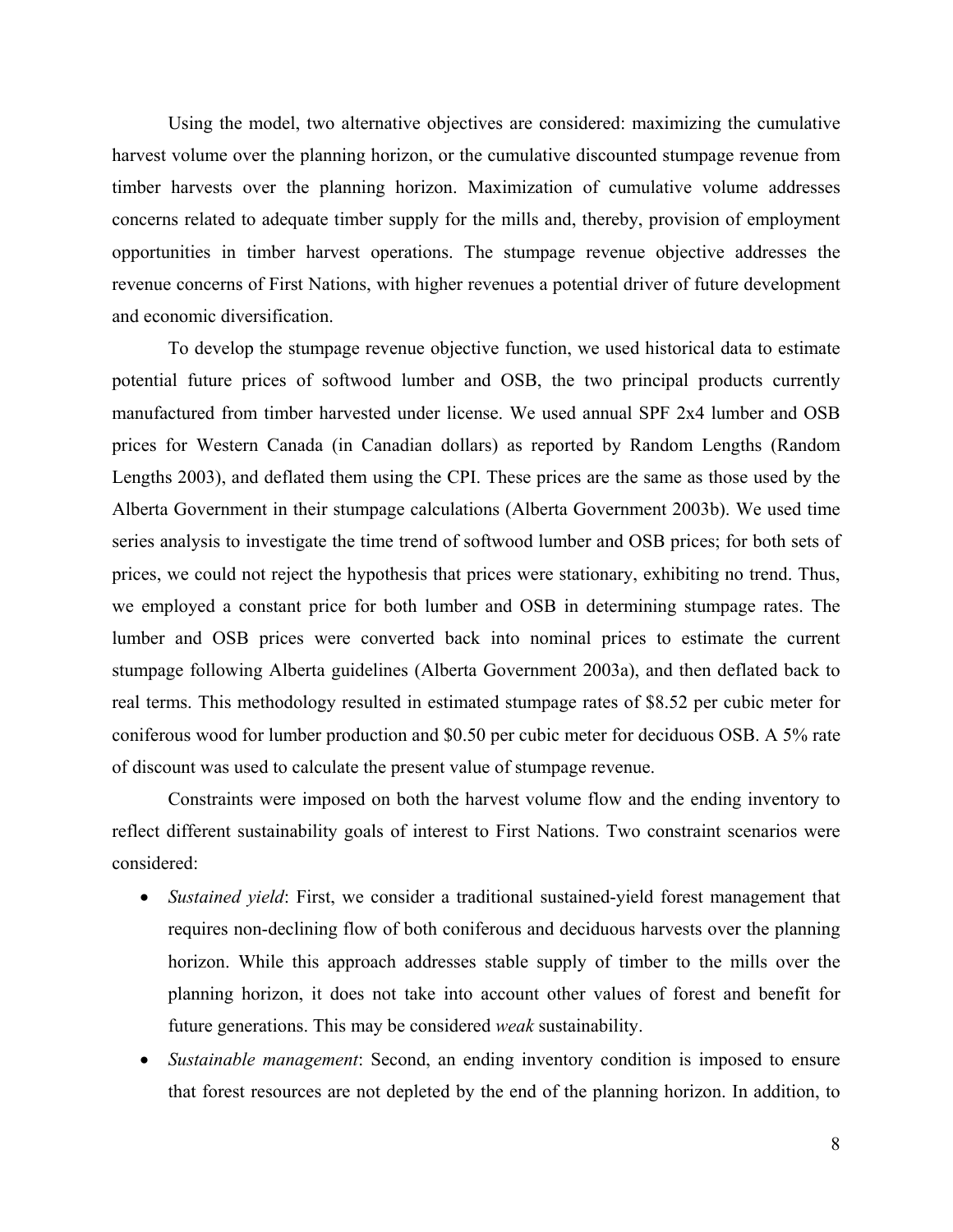guarantee a stable supply of timber, we constrained the variability in both deciduous and coniferous harvest between subsequent periods to be no more than 10% over the planning horizon. These constraints define conditions of *strong* sustainability.

Four scenarios are thus generated by combining each objective with each of the constraint sets – in two scenarios stumpage revenue is maximized and in the other two the cumulative volume of timber harvest is maximized. The scenario outcomes are expressed in terms of annual volumes of coniferous and deciduous timber, and can be further linked to economic outputs, such as employment and revenue, using existing stumpage data (described above).

#### **Scenario Analysis**

Model outcomes in terms of total volume, average annual harvest, and discounted total stumpage revenue under different management scenarios are provided in Table 1. Table 2 contains the model outcomes in terms of the ending inventory age structure for the four scenarios.

|                             | <b>Total Harvest</b><br>(mil. m <sup>3</sup> ) |        | <b>Average Annual</b><br>Harvest $(m^3$ /year)                 |         | <b>Discounted Stumpage</b><br>Revenue (\$ mil) |       | <b>Total</b><br><b>Discounted</b><br>Revenue<br>(\$ mil) |
|-----------------------------|------------------------------------------------|--------|----------------------------------------------------------------|---------|------------------------------------------------|-------|----------------------------------------------------------|
| Scenario                    |                                                |        | Coniferous Deciduous Coniferous Deciduous Coniferous Deciduous |         |                                                |       | Coniferous +<br>Deciduous                                |
| <b>Volume Maximization</b>  |                                                |        |                                                                |         |                                                |       |                                                          |
| 1. Sustained yield          | 72.875                                         | 87.204 | 364,373                                                        | 436,019 | 71.820                                         | 4.699 | 76.519                                                   |
| 2. Sustainable management   | 54.675                                         | 66.129 | 273,374                                                        | 330,645 | 106.285                                        | 6.332 | 112.617                                                  |
| <b>Revenue Maximization</b> |                                                |        |                                                                |         |                                                |       |                                                          |
| 3. Sustained yield          | 72.113                                         | 75.263 | 360,565                                                        | 376,317 | 79.591                                         | 4.709 | 84.300                                                   |
| 4. Sustainable management   | 53.239                                         | 62.001 | 266,197                                                        | 310.007 | 115.438                                        | 7.431 | 122.868                                                  |

**Table 1. Cumulative and Average Annual Harvest Volumes, and Discounted Total Stumpage Revenue**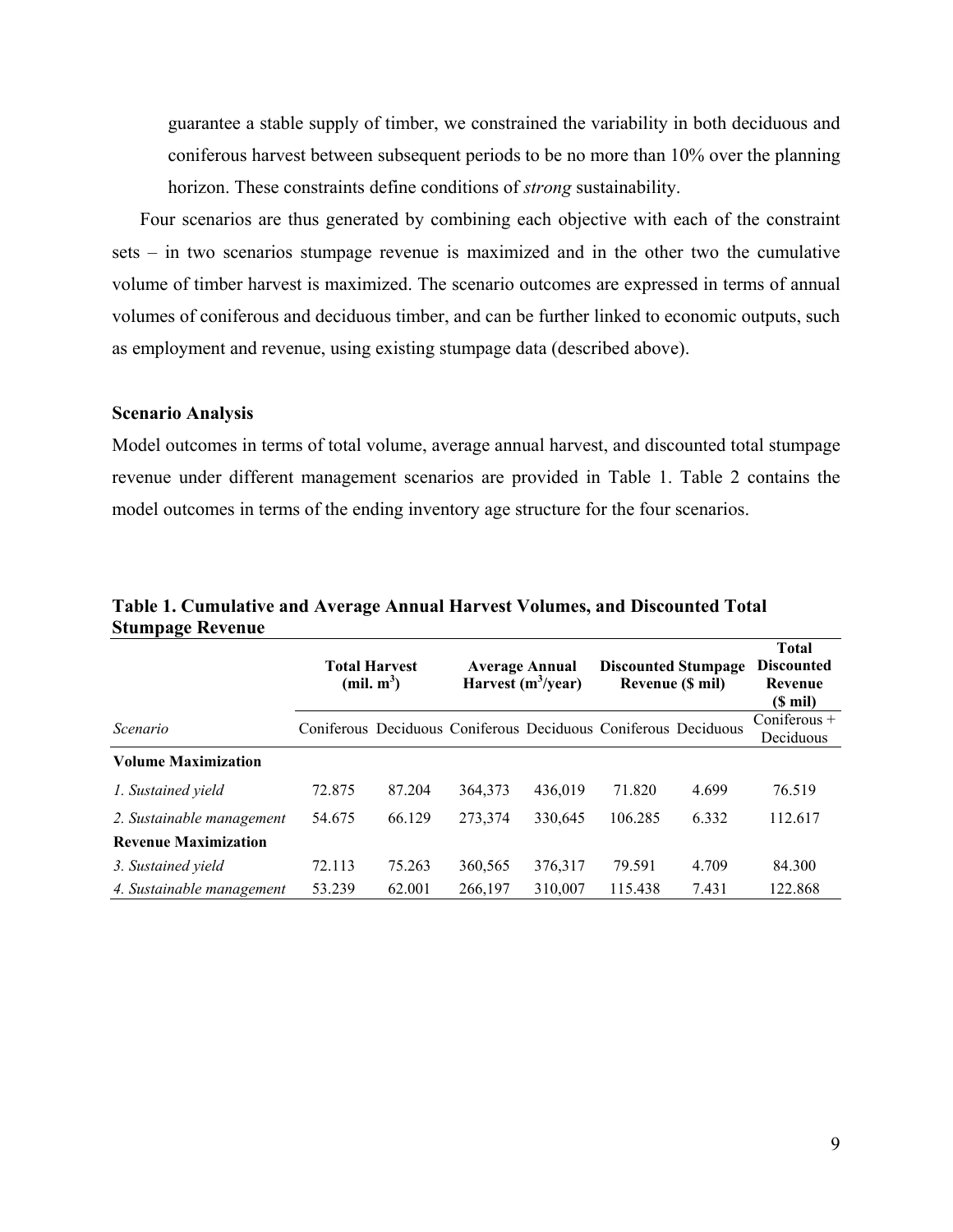| Scenario                    |    | Portion of coniferous area (%) |          | Portion of deciduous area (%) |    |        |
|-----------------------------|----|--------------------------------|----------|-------------------------------|----|--------|
|                             |    | Young Middle-aged              | Mature   | Young Middle-aged             |    | Mature |
| <b>Volume Maximization</b>  |    |                                |          |                               |    |        |
| 1. Sustained yield          | 90 | 10                             | $\theta$ | 79                            |    | 12.    |
| 2. Sustainable management   | 15 | 47                             | 38       | 10                            | 56 | 34     |
| <b>Revenue Maximization</b> |    |                                |          |                               |    |        |
| 3. Sustained yield          | 86 | 13                             |          | 72                            |    |        |
| 4. Sustainable management   |    | 50                             | 35       | 10                            | 43 | 47     |

#### **Table 2. Age Distribution of the Ending Inventory**

Several results can be highlighted. Naturally, the total volume delivered over time is greatest for volume maximization under the sustained-yield strategy (Scenario 1), exceeding the volume generated under revenue maximizing sustained-yield (Scenario 3) by approximately 12.6 million cubic meters (Table 1). On the other hand, the age distribution of the ending inventory is highly skewed toward early succession stands under the sustained-yield strategies. It accounts for 90 and 79 percent of the coniferous and deciduous land base, respectively, under the volume maximization (Table 2, Scenario 1) and slightly lower under the revenue maximization – 86 and 72 percent of the coniferous and deciduous land base, respectively (Table 2, Scenario 3). The outcome in terms of the age distribution under the sustained yield strategy is unacceptable both ecologically and economically, as it does not protect future forest diversity or sustainable wood production.

The final (end-period) inventory age structure is limited to 15 and 10 percent of the total coniferous and deciduous land base, respectively, in early succession stage. This constraint is similar to the age distribution of the initial inventory. It is impossible to meet these ending period inventory constraints and non-declining flow simultaneously. Rather than a strict non-declining harvest flow requirement, we impose more flexible stable flow conditions by allowing 10% variation of softwood and hardwood harvest between periods. Such a relaxation in the harvest flow constraints allows the model to meet the ending inventory conditions.

Timber flow constraints reduce revenue; the tighter the constraint, the lower the discounted stumpage revenue. Overall stumpage revenue is maximized at \$122.9 million with Scenario 4 – revenue maximization and sustainable management – followed at \$112.6 million by Scenario 2 – volume maximization and sustainable management. The lowest revenue outcomes are achieved under the sustained-yield management strategy, ranging from \$76.5 to \$84.3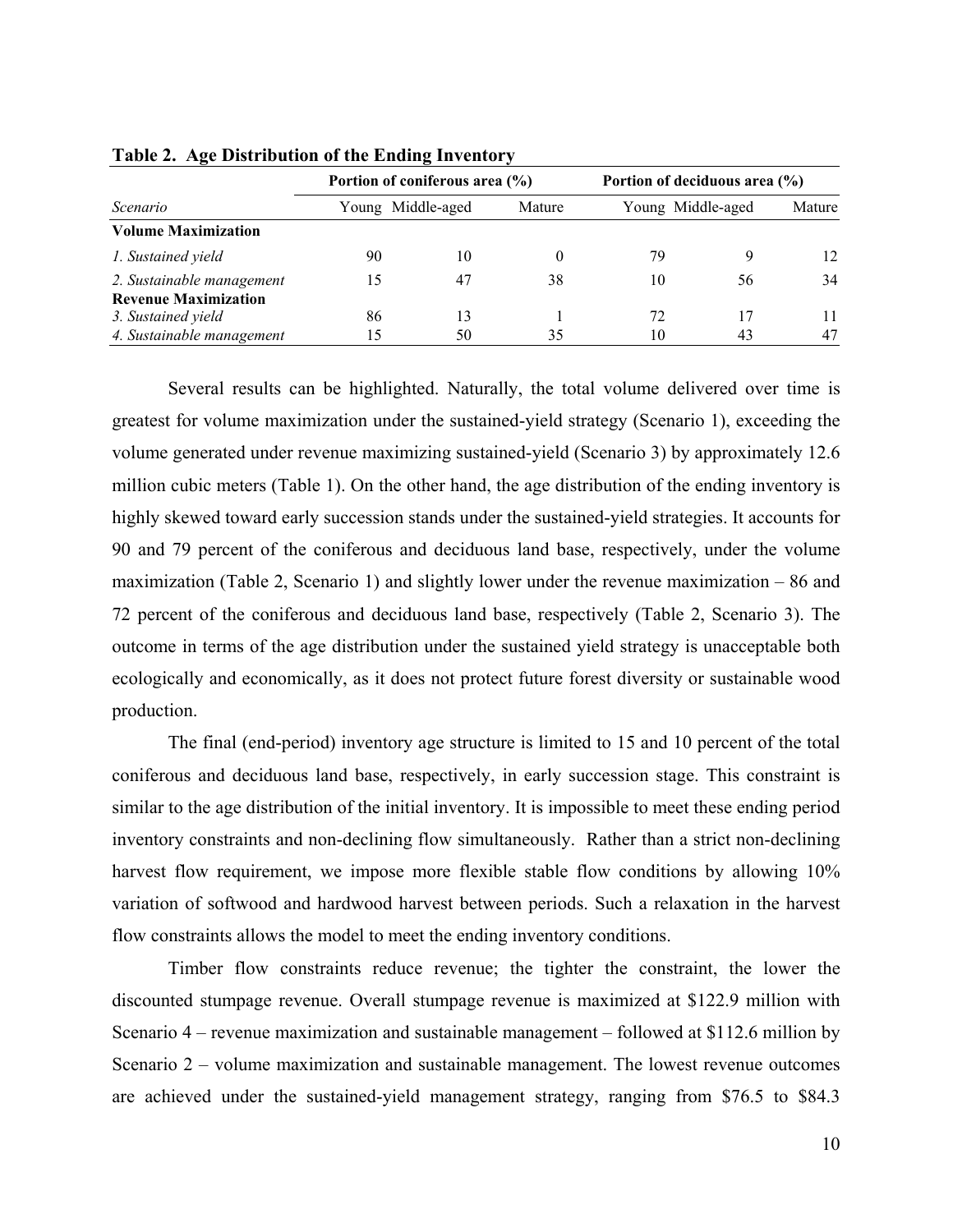million for the volume and revenue maximizing scenarios, respectively. These comparisons clearly show that significant financial benefits may be achieved by relaxing the sustained-yield constraint and allowing some variation in between-period harvests. The difference in discounted revenues between the highest and lowest net revenue scenarios is \$46.3 million (Table 1).

The modeling outcome that maximizes the stumpage revenue reflects a strategy to achieve economic objectives, while the outcome that maximizes total volume is aimed at creating the basis for employment opportunities in harvest operations and potentially the wood processing industries.

To link timber outputs to economic quantities, we reviewed the literature on employment and wood processing (Delcourt and Wilson 1998) plus existing research on management strategies and the issues involved in industrial and community relationships (Beckley and Reimer 1999). Using employment per  $m<sup>3</sup>$  of wood for the logging and processing industries (which covers all solid wood product manufacturers), and multiplying by the average annual harvest volume for each scenario, it is possible to derive employment levels associated with the various scenarios. These are provided in Table 3. Employment opportunities in the wood product industries are more than double those in logging, reflecting the higher multipliers associated with wood products' manufacturing. It should be emphasized that actual employment opportunities may differ depending upon the type of wood product establishment; the numbers in Table 3 are based on an industry-wide average that is weighted towards sawmilling.

| Thuustries                  |                                                                |                                                          |               |  |
|-----------------------------|----------------------------------------------------------------|----------------------------------------------------------|---------------|--|
|                             | <b>Total Average Annual</b><br><b>Harvest</b><br>$(m^3$ /year) | <b>Average Annual Employment</b><br>$(employees/year)^a$ |               |  |
| Scenario                    | Coniferous + Deciduous                                         | Logging                                                  | Wood Industry |  |
| <b>Volume Maximization</b>  |                                                                |                                                          |               |  |
| 1. Sustained yield          | 800,392                                                        | 192                                                      | 432           |  |
| 2. Sustainable management   | 604,019                                                        | 145                                                      | 326           |  |
| <b>Revenue Maximization</b> |                                                                |                                                          |               |  |
| 3. Sustained yield          | 736,882                                                        | 177                                                      | 398           |  |
| 4. Sustainable management   | 576,204                                                        | 138                                                      | 311           |  |

**Table 3. Employment Opportunities in Logging Operations and Wood Industries** 

<sup>a</sup> These figures are calculated on the basis of the employment data in the BC forest industry (BC Ministry of Forest 2000).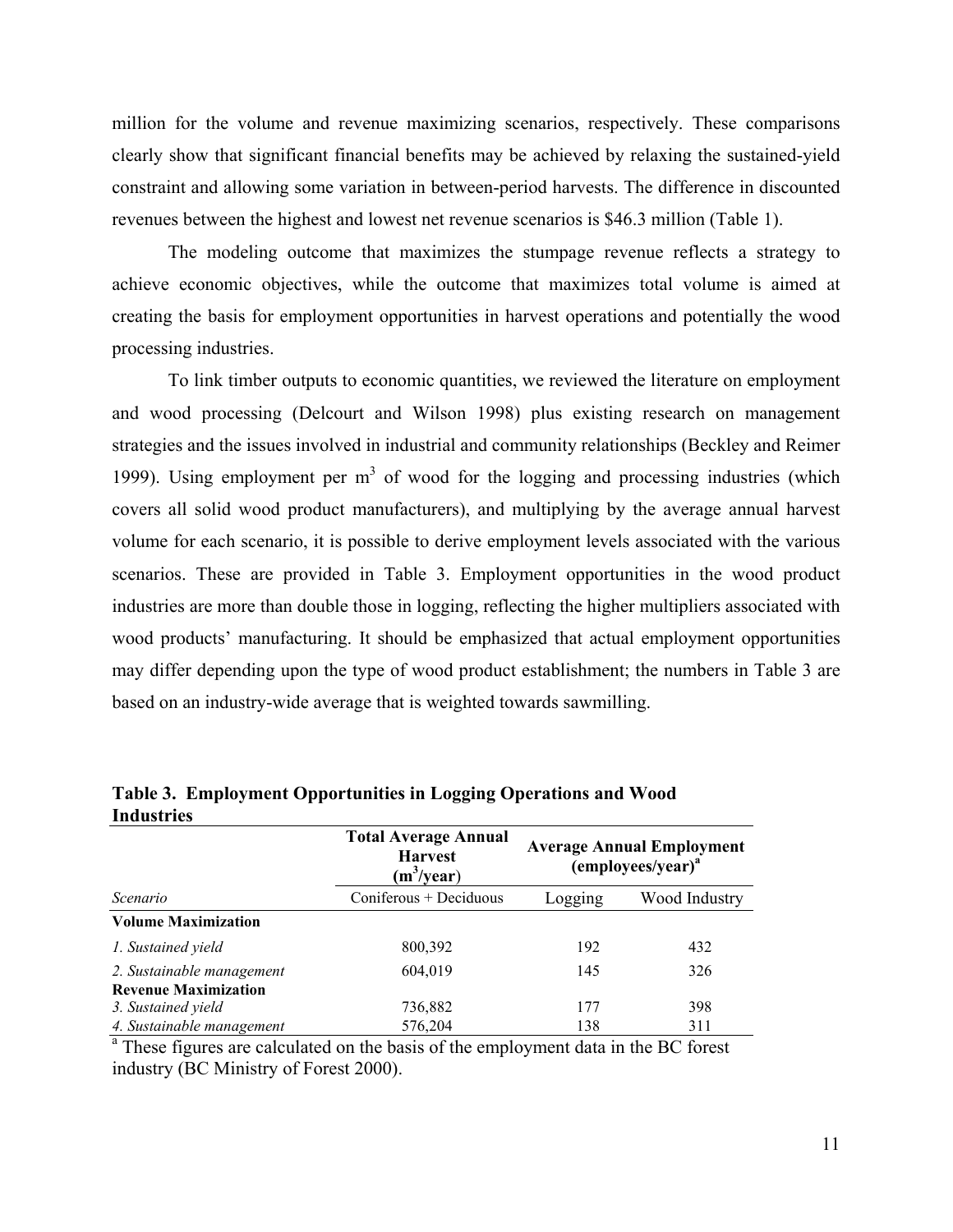Model projections of decadal timber flows for coniferous and deciduous varieties are found in Figures 4 and 5 for the sustained-yield and sustainable-management strategies, respectively. In each of the figures, the results from *volume* maximization are compared with those of *revenue* maximization, with both subject to the same constraints reflecting different sustainable development strategies. Note the spike in harvests in the final period in Figure 4(a) because there is no real constraint on ending inventory in the sustained-yield scenarios.

The figures illustrate the time paths of timber harvests under the various management approaches, indicating that there are greater differences among scenarios than are apparent from the aggregate data. Maximum and minimum timber volumes differ substantially over periods, which is an important concern for LRRTCN given their contractual commitments under their current tenure arrangements. In both of these scenarios, large timber harvests are generated in the final period.

The results indicate that decision-makers must make tradeoffs among four different aspects: (1) total timber volume to make available to mills in the long term (jobs generated); (2) total discounted revenues generated over the planning periods (wealth generated); (3) the time path associated with different management regimes (community stability); and (4) forest age structure (ecological concerns). Permitting 10% variation between period harvests maximizes revenue (Scenarios 2 and 4), regardless of which objective function is actually employed. However, when this variation in the period harvests is coupled with the ending inventory constraints, average annual volumes start out high but drop steadily to well below half of the initial levels by the midpoint of the planning period. Several techniques are available for helping decision makers address these dilemmas. We discuss some of these approaches in the next section investigating future research directions.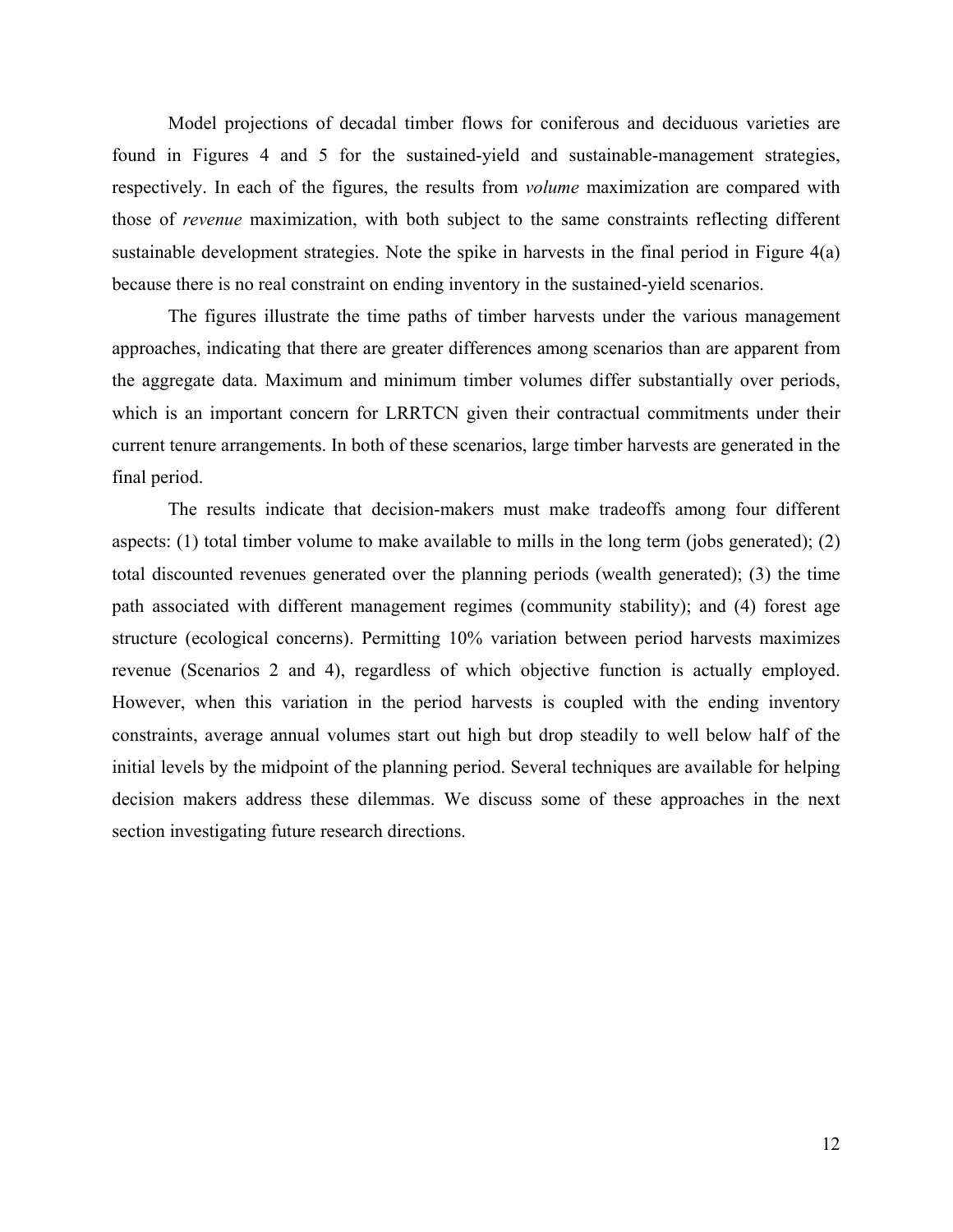





**Figure 4. Harvest volumes by decade for the (a) volume maximization and (b) discounted stumpage revenue maximization scenarios, under the sustained-yield management strategy.**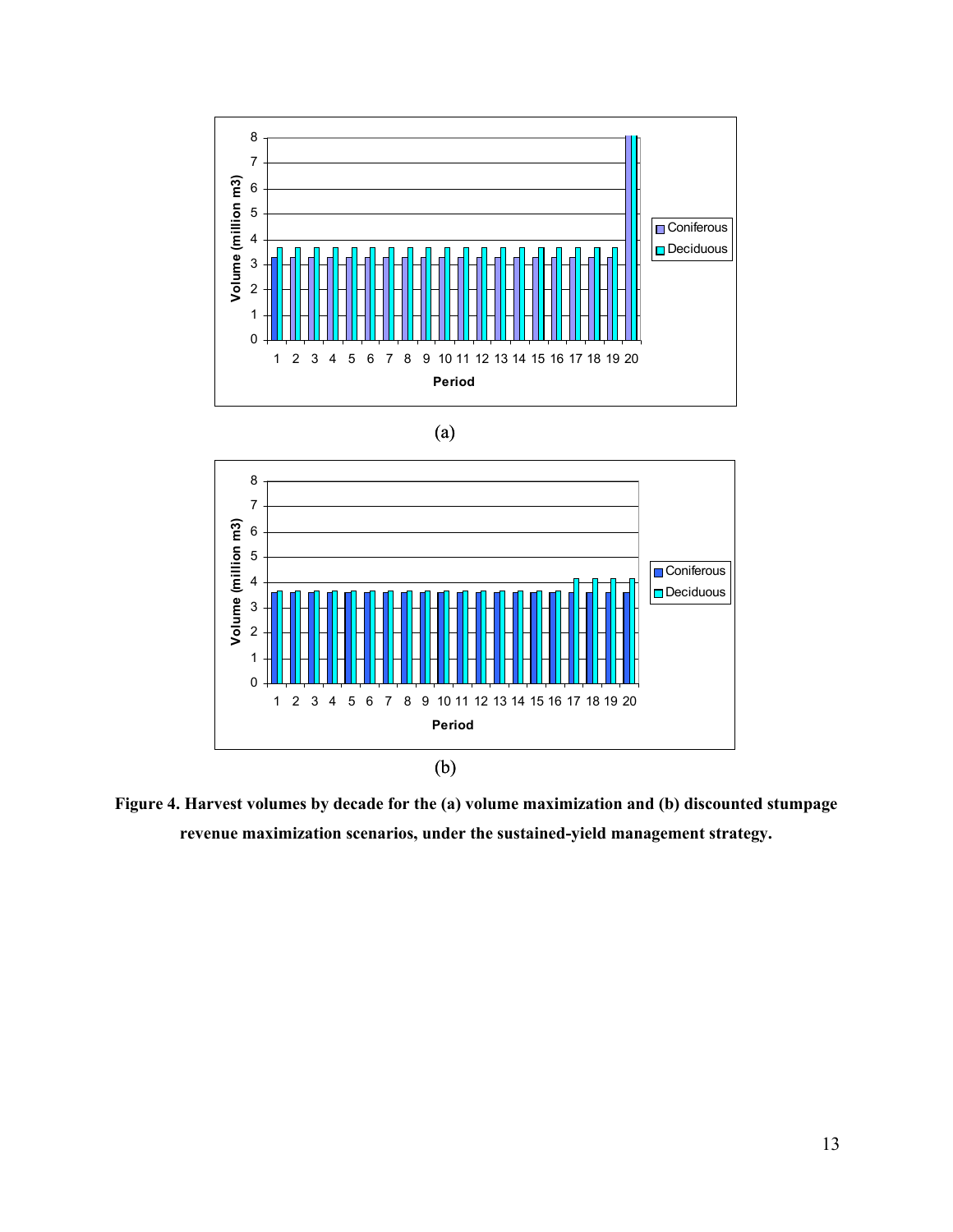





**Figure 5. Harvest volumes by decade for the (a) volume maximization and (b) discounted stumpage revenue maximization scenarios, under the sustainable forest management strategy.** 

#### **Further Research Directions**

The research results to date call for further investigation of some of the issues. Research is required to aid decision-makers in making tradeoffs among the revenue, community stability and employment objectives, and ecological values, at least to the extent that discounted stumpage values, timing of timber flows and total timber harvested over the planning horizon can be considered representative of these respective objectives. Some techniques that might be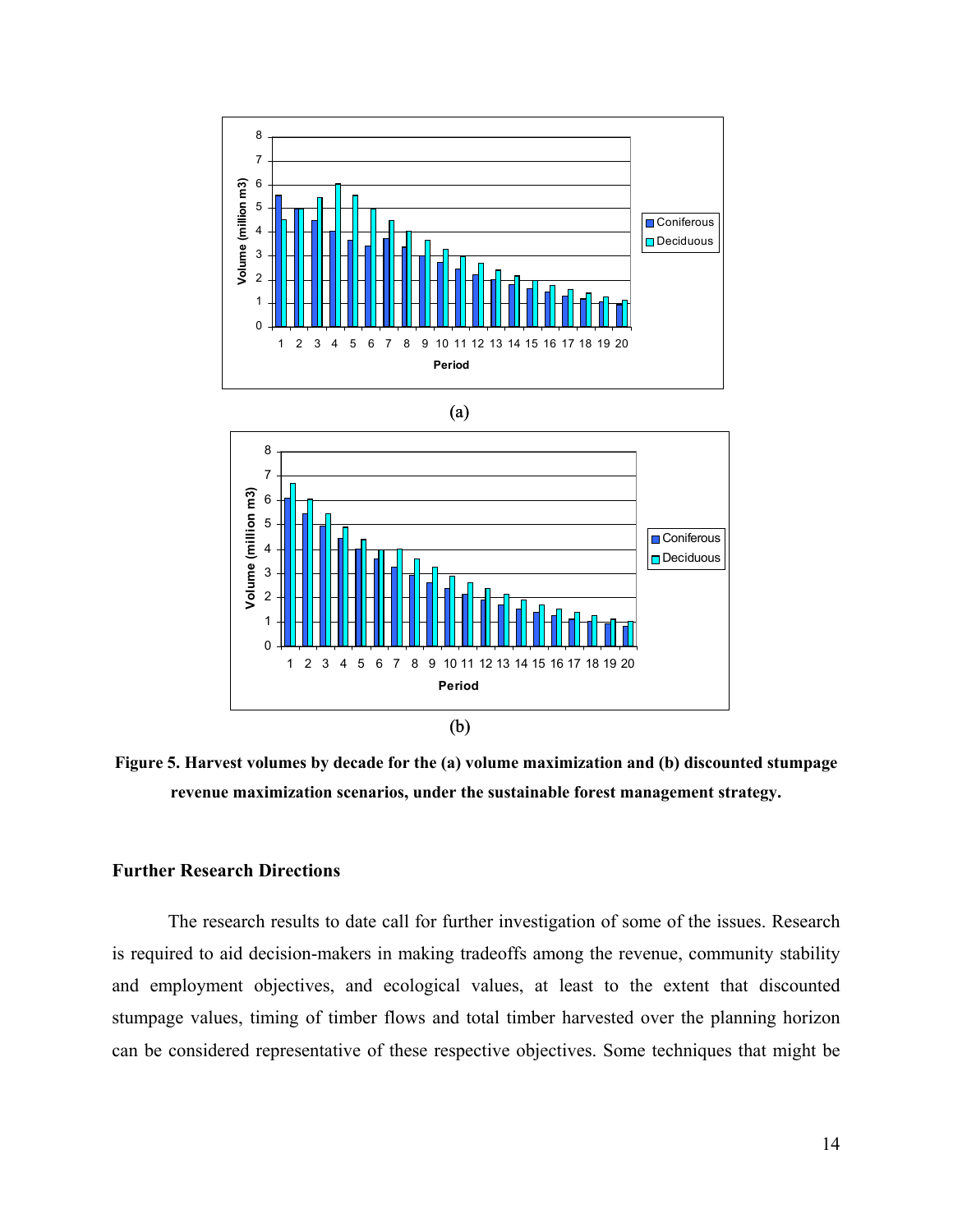worth considering in future research using this framework are the use of multi-objective decision analysis and elicitation of preference information from community leaders/decision-makers.

The current model is non-spatial in nature. Spatial aspects may need to be taken into account more explicitly, although doing so will constrain the results even further, thereby leading to lower revenues, lower timber availability and altered time paths of harvest. It may be worth the effort to identify the extent to which spatial considerations affect the revenue, community stability and employment objectives.

Because of ecological concerns and associated non-timber values, decision-makers may be concerned with preserving additional wildlife habitat within the harvesting land base. Imposition of these constraints could be expected to change the flow of possible harvests over time, and would provide another way in which decision-makers could choose among scenarios to identify what, from their perspective, would be the best mix of outputs from the timber resources available to them. Again, this is an area that requires further research, including articulation of management objectives from leaders/decision-makers.

An important extension of the current research will be to identify opportunities for expanding the resource base for intensive management and tree plantations on marginal agricultural lands outside of the study area. This opens up possibilities for selling carbon credits that could enhance LRRTCN revenues. The current model can be re-structured to take these opportunities into account, enabling decision-makers and community leaders to identify the value of such investments.

Finally, and perhaps most challenging from a modeling perspective, it is important to take into account uncertainty with respect to fire risk (holding mature trees in inventory leads to greater risk of loss due to fire), growth (*viz*., the effect of climate change), and stumpage values that change over time. Fire risk can be analyzed using data from existing SFM Network studies, with the information to be incorporated in the model. However, the effect of stochastic revenue (due to uncertainty about movements in stumpage prices, or, ultimately wood product prices) will be more difficult to model.

One possibility would be to investigate what might happen under alternative scenarios that incorporate changes in product prices and resulting changes in timber values. We also investigated creating a shadow price for timber, using estimates of conversion costs for OSB and softwood lumber to determine the appropriate shadow price for coniferous and deciduous lumber